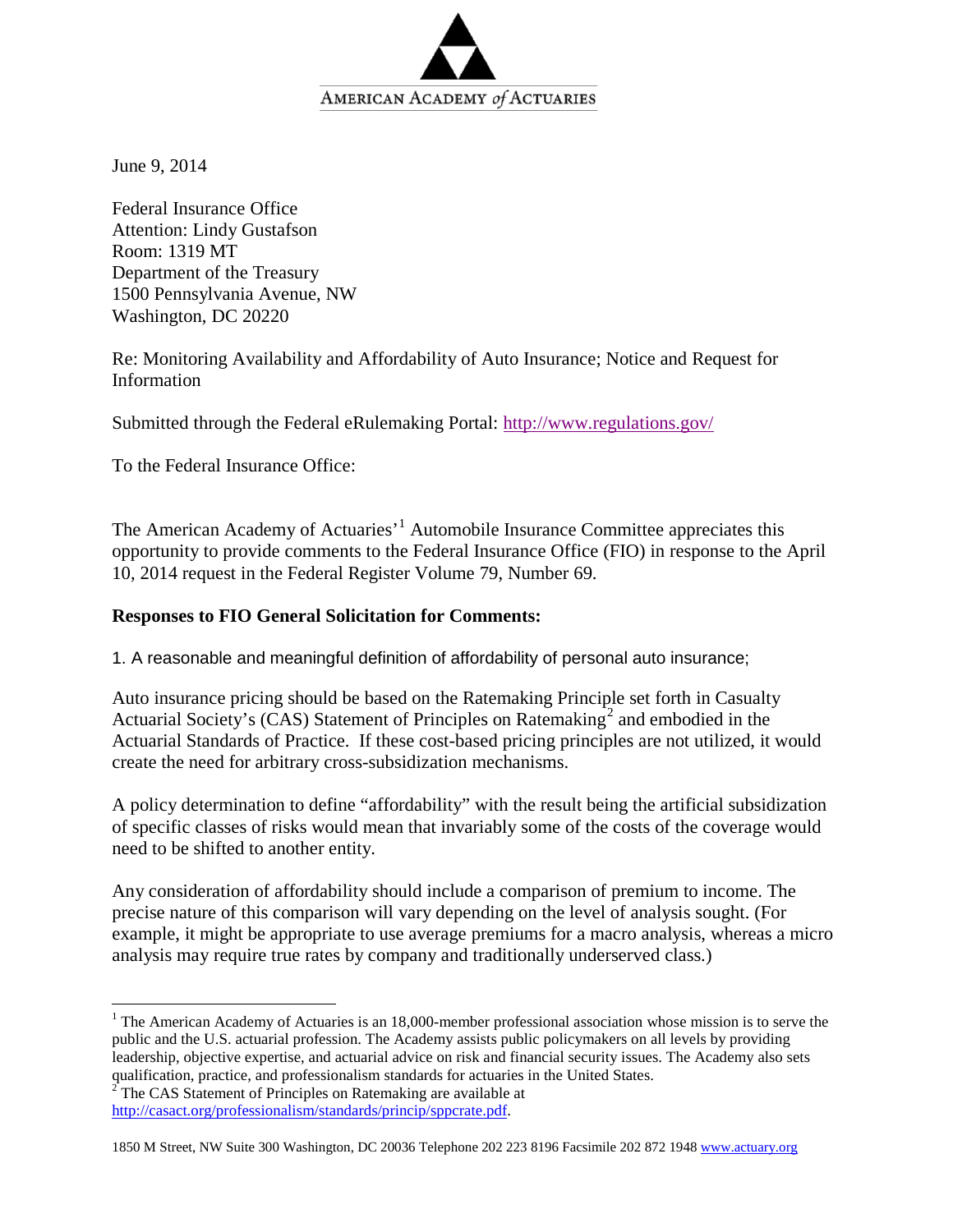The methodology for this research will vary depending on whether it is conducted on a macro or micro level. The choice between researching at a macro or micro level will also necessarily affect the data sources to be utilized.

We are also aware of the following resources, which may provide the FIO with different perspectives on these issues:

- 1. Insurance Research Council *Auto Insurance Affordability*, December 2013[3](#page-1-0)
- 2. Consumer Federation of America
- 3. National Association of Insurance Commissioners *Results of State Survey Concerning Programs and Initiatives Related to the Availability and Affordability of Automobile Insurance, November 2013*[4](#page-1-1)

If it is determined that a price is unaffordable, action could also be taken to lower the cost of the coverage being provided. This could be accomplished through loss mitigation initiatives or by reducing the scope of coverage being provided.

Additionally, financial assistance can be made available to those who, using certain criteria determined by public policymakers, are identified as financially unable to pay for their insurance.

2. The appropriate metrics to use in order to monitor the extent to which traditionally underserved communities and consumers, minorities, and low and moderate-income persons have access to affordable personal auto insurance; and

The issue of appropriate metrics for use in monitoring the extent to which historically underserved communities have access to affordable auto insurance is not in scope of this Committee's charge at present. However, acknowledging there are numerous metrics that could be used for this purpose, the Committee would be glad to assist the Federal Insurance Office in reviewing potential metrics going forward.

3. The data source(s) FIO should use to monitor the extent to which traditionally underserved communities and consumers, minorities, and low and moderate-income persons have access to affordable auto insurance.

While the Academy's Committee on Auto Insurance does not endorse any of the data sources listed below, each could be of some value in the Federal Insurance Office's (FIO) efforts to quantify access to affordable auto insurance.

• Statistical agents/statistical plans/special calls:

<span id="page-1-1"></span>

<span id="page-1-0"></span><sup>&</sup>lt;sup>3</sup> Available for purchase at [http://www.insurance-research.org/research-publications/new-study-finds-improvement](http://www.insurance-research.org/research-publications/new-study-finds-improvement-automobile-insurance-affordability-all-income)[automobile-insurance-affordability-all-income](http://www.insurance-research.org/research-publications/new-study-finds-improvement-automobile-insurance-affordability-all-income).<br>
<sup>4</sup> Available at

[http://www.naic.org/documents/committees\\_c\\_d\\_auto\\_insurance\\_study\\_group\\_related\\_auto\\_law\\_results.pdf.](http://www.naic.org/documents/committees_c_d_auto_insurance_study_group_related_auto_law_results.pdf)